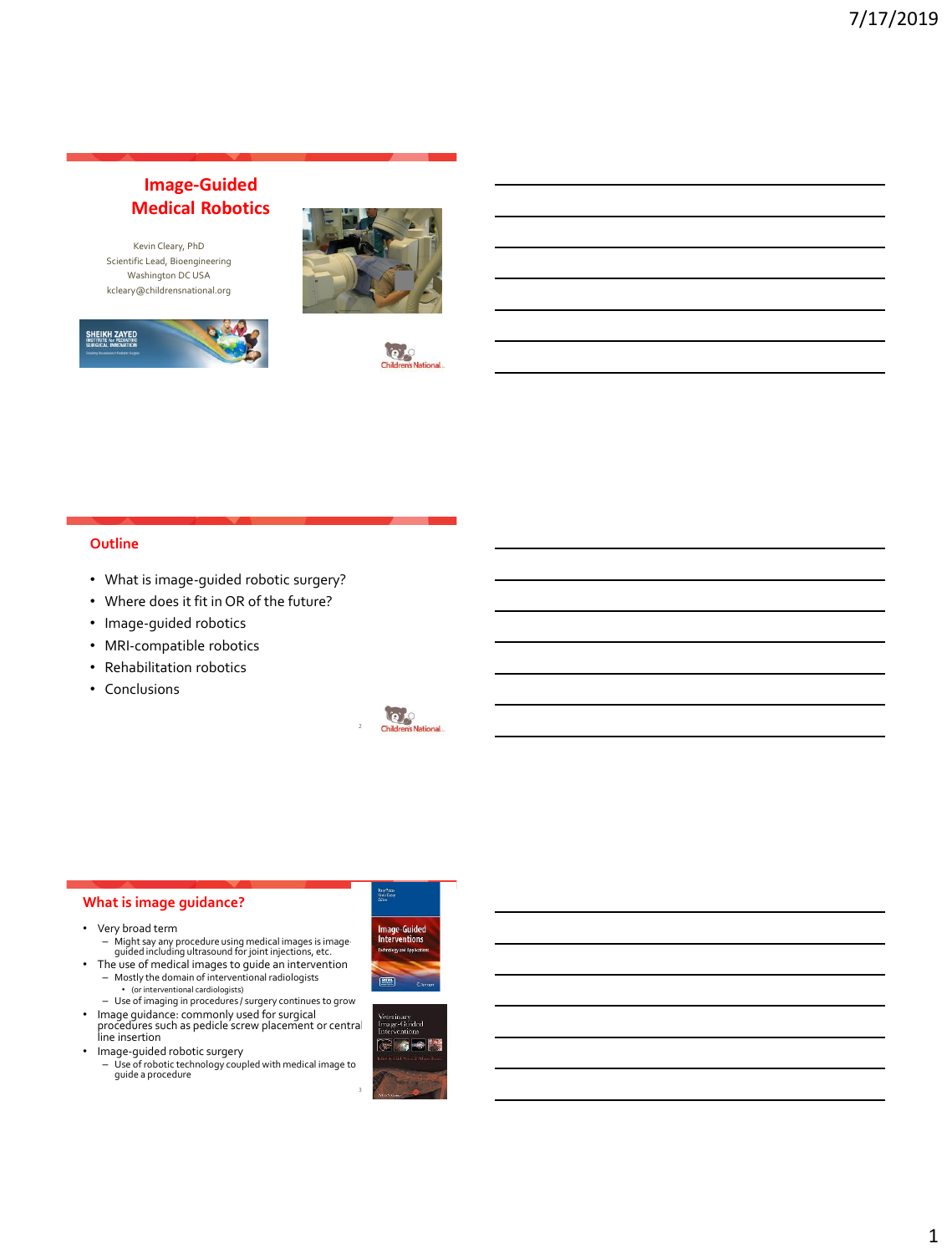

# **Operating Room of the Future: (OR2020)**<br>
2004 workshop: presented at SPIE Medical Imaging 2006



Kevin Cleary, PhD Seong K. Mun, PhD Imaging Science and Information Systems (ISIS) Center Department of Radiology Georgetown University Medical Center

**Children's National** 

# **Digital Operating Room**

- Robot is one part of the digital infrastructure
- Robot couples "information to action" (R. Taylor, JHU)
- Surgical cockpit is the control center



RAVEN teleoperation with Surgical Cockpit https://www.youtube.com/watch?v=Wn1IZV398UM



#### **DaVinci Robot and Beyond**

#### **KEY POINTS**

- $\bullet$  New platforms current patents impending expiry with entry of Medtronic and Verb.
- $\bullet$  Advances haptics, patient interface, image guidance, flexible robotics with web-connectivity.
- Great anticipation of advances to improve patient<br>care.

|                       | <b>Bu Vind 35 (33)</b>                                          | Serbanes [34]                                 | REVOIL (areclinical) (35)     |
|-----------------------|-----------------------------------------------------------------|-----------------------------------------------|-------------------------------|
| Mondacture            | Intuitive Surgicol, (Sunnyvole, USA)                            | Transmission (Morrisville, USA)               | Meerecompany (Hwaisong,Koreo) |
| Instrument size       | <b>Renes</b>                                                    | $5/10$ mm                                     | 8/10 mm                       |
| Console               | Closed                                                          | Open 3D HD (polarized glasses)                | Open                          |
| Hopki: foodbock       | No.                                                             | Yes                                           | Yes:                          |
| Surgeon interface     | Fingertip                                                       | Interesemple.                                 | Fingerlip                     |
| <b>Instrument Use</b> | 10 <sub>1</sub>                                                 | Loo - revenble<br>Rodio orticulating - single | $-20$                         |
| Con                   | Single gomry                                                    | Separate Roor based apprises                  | Single garriry                |
| Special Ferrores      | Camiro hopping<br>Toble motion<br>FireFly<br>Single Port System | Eye hacking camera movement                   | Himiland methodological       |





6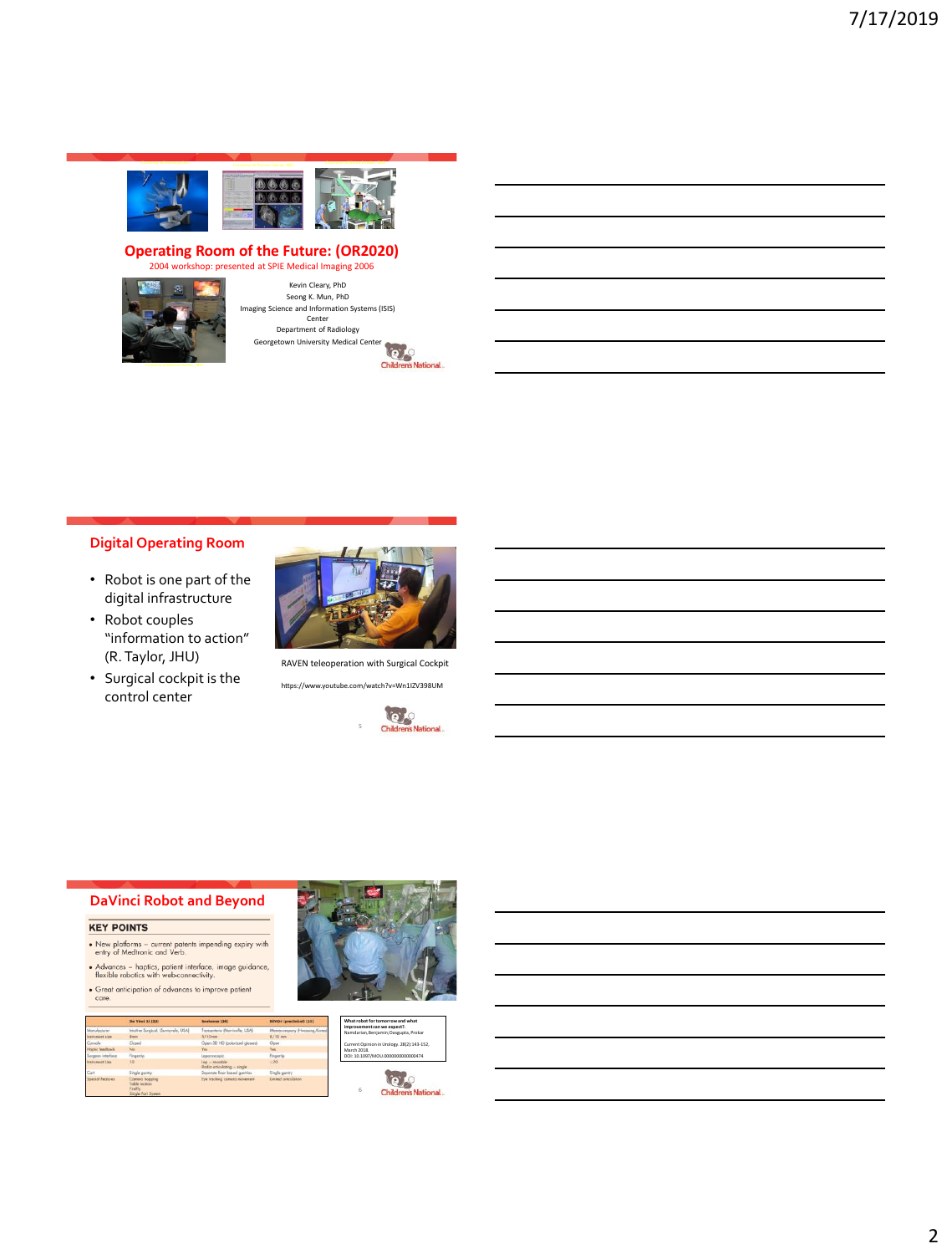# **Image-guided Facet and Nerve Blocks**



Robotically assisted nerve and facet blocks: a cadaveric study.

Acad Radiol. 2002 Jul;9(7):821-5.

Cleary K, Stoianovici D, Patriciu A, Mazilu D, Lindisch D, Watson V.



#### **Mazor Robotics**

The Current Role of Robotic Technology in Spine Surgery

Srikanth Divi, Sean Pollster, Edwin Ramos,and Michael J. Lee

Oper Tech Orthop 27:275-282C2017 Elsevier Inc



Figure 2 Use of robotic guidance during percutaneous pedicle screw placement.



**Which Spine Robot Will Dominate?**<br>Surgical robotic<br>center stage at the<br>North American<br>meeting last week.<br>Here's analysts'<br>take on the<br>Here's analysts'<br>take on the<br>Zimmer Biomet,<br>Mazor Robotics,<br>and Globus<br>Medical. Oct. 2016

https://www.mddionline .com/which-spine-robot-will-dominate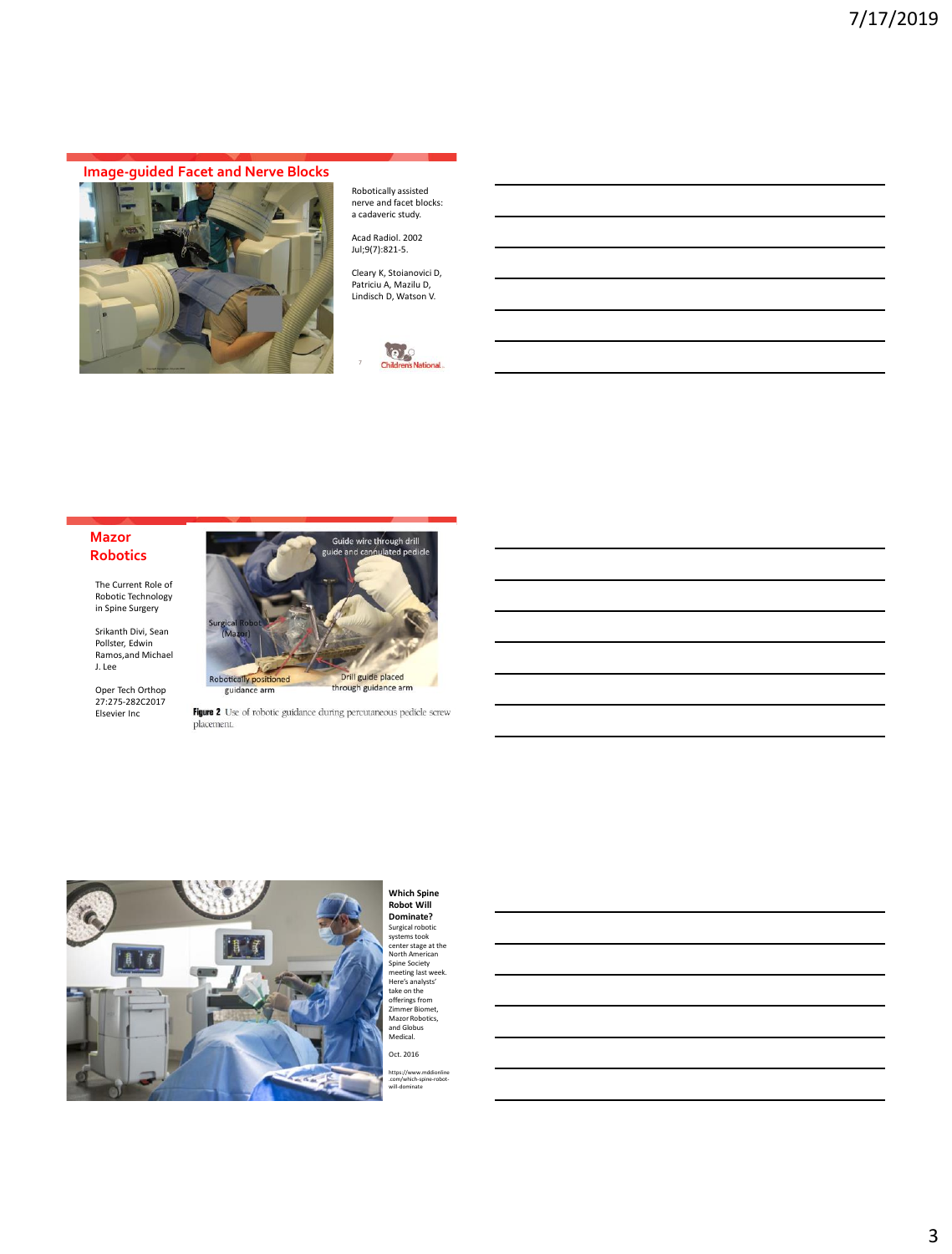#### **Brainlab: Image-Guided Spine Surgery**

- Portable, light-weight design (approx. 11kg)
- Mounted directly to the O.R. table rail
- Fully integrated computer unit with no footprint
- Port for different applicationspecific modules



#### **Globus Medical**

https://www.brainlab.com/en/surgery-prod

"ExcelsiusGPS is the only robotic system that combines surgical navigation and robotic guidance for spinal surgery, which offers significant advantages to spine surgeons."

[https://www.odtmag.com/contents/view\\_breaking](https://www.odtmag.com/contents/view_breaking-news/2017-10-12/globus-medical-announces-first-spine-surgeries-using-excelsiusgps/)news/2017-10-12/globus-medical-announces-firstspine-surgeries-using-excelsiusgps/

#### **Globus Medical Announces First Spine Surgeries Using ExcelsiusGPS**





# Mako<sup>®</sup> Robotic-Arm **Assisted** Technology

This is Mako, a robotic-arm assisted technology that helps<br>surgeons provide patients with a personalized surgical<br>experience. A 3D model of your hip or knee will be used to pre-<br>plan and assist your surgeon in performing y surgery.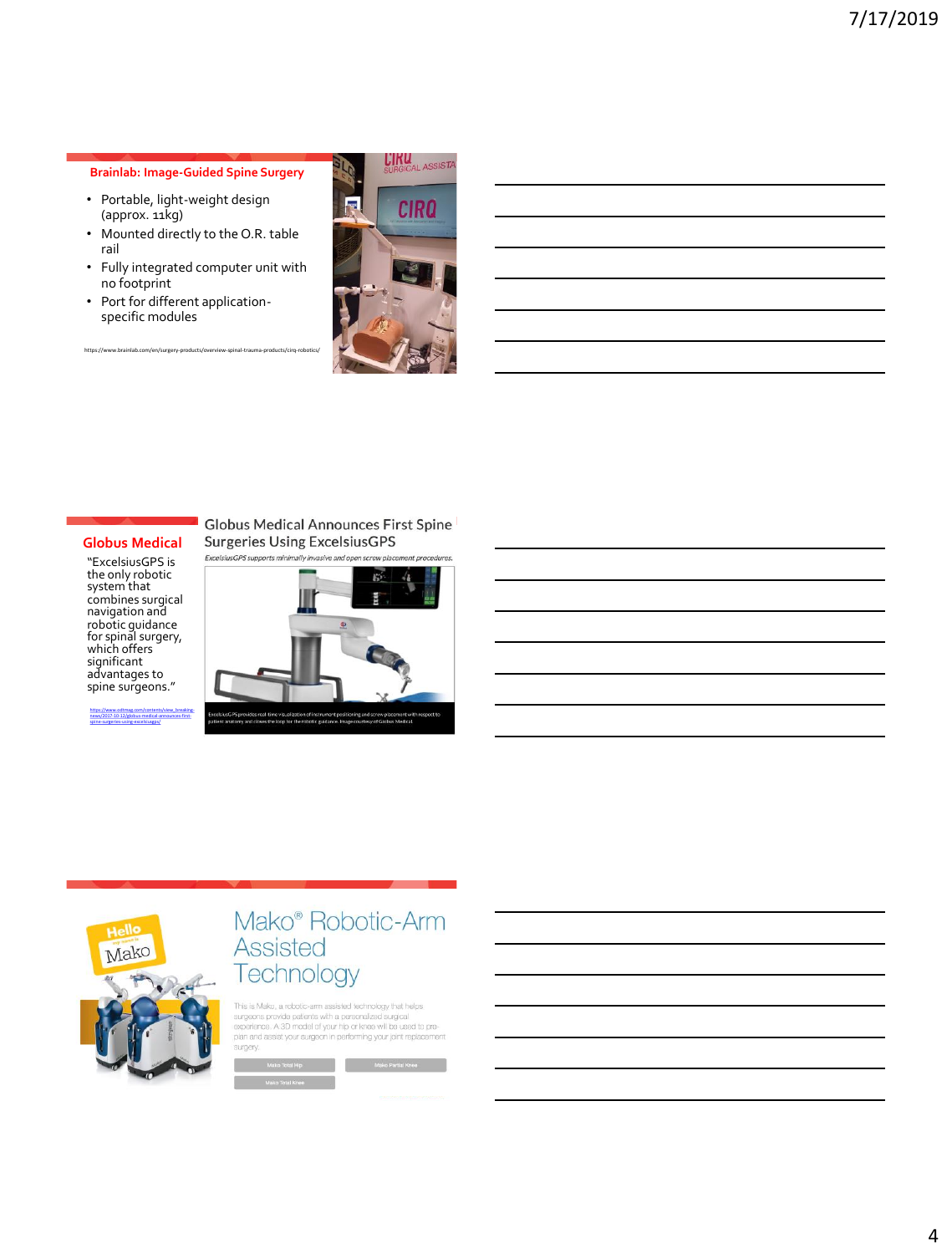### **MRI Compatible Robotics**

- Access is difficult in closed-bore MRI
- Robot can provide a steady guide for instrumentation
- Can enable in-bore interventions
- Can enable real-time image during interventions





**Body Mounted Robot for Shoulder Arthrography** 



#### **Table Mounted Robot for Long Bone Biopsy Under MRI**

Dan Stoianovici, Changhan Jun Sunghwan Lim Doru Petrisor

**Johns Hopkins Urobotics Laboratories**





Figure 2C. Robot in scanner isocenter. Robot can be Figure 2C. Robot in scanner isocenter. The mot